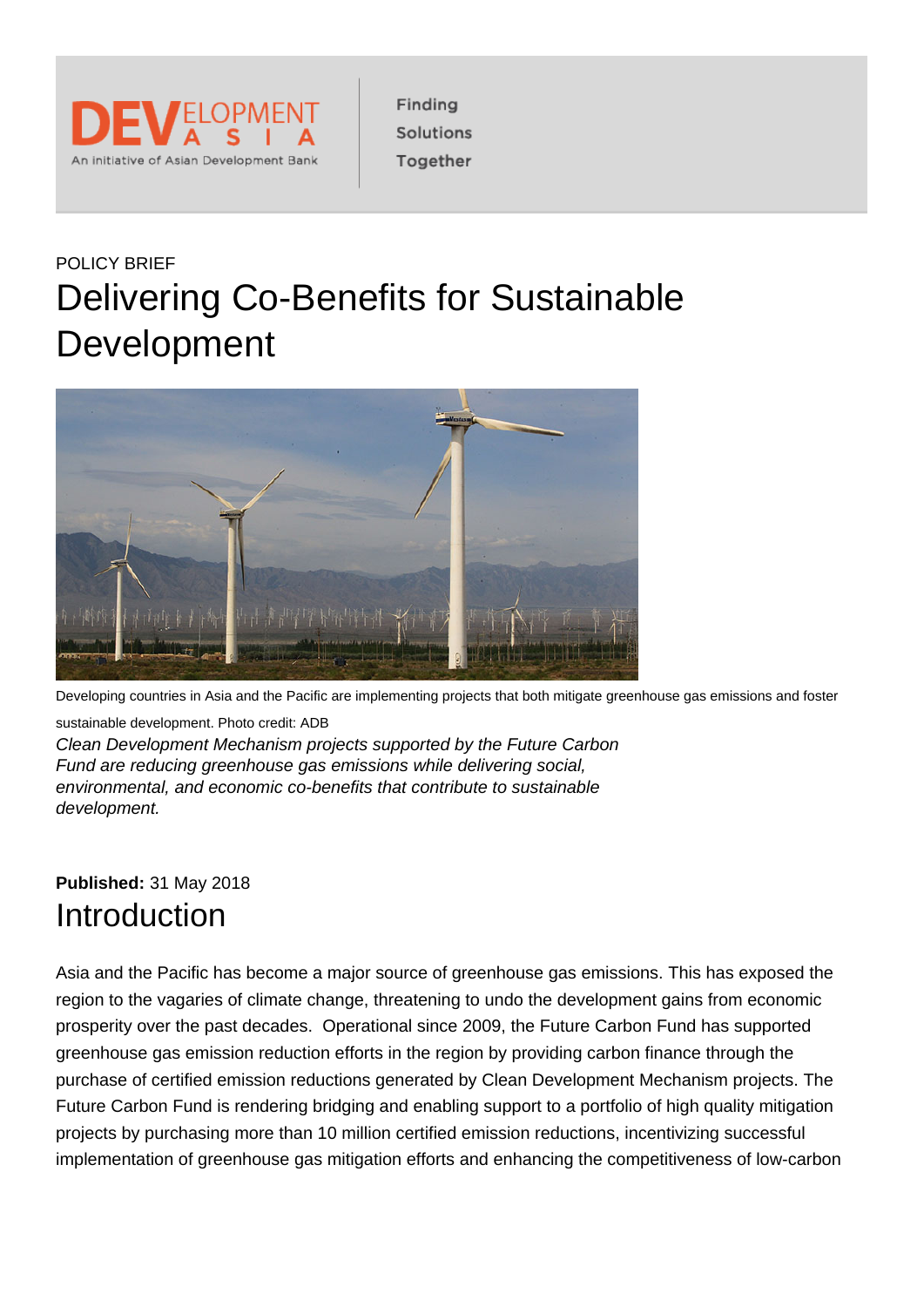technologies.

The Clean Development Mechanism, established under the Kyoto Protocol, has been highly successful in facilitating greenhouse gas emission reduction activities, with 7,789 registered projects delivering over 1.89 billion tons of carbon dioxide equivalent. Until now there has been no systematic assessment of the contribution of the Clean Development Mechanism to other aspects of sustainable development—the delivery of co-benefits. This is likely because assessment of the delivery of co-benefits was not mandated under the Clean Development Mechanism reporting requirements. Consequently, there has been limited analysis of the project features and circumstances that allow co-benefits to be maximized.

It is possible to implement projects that both mitigate greenhouse gas emissions and foster sustainable development, according to an assessment of projects funded by the Future Carbon Fund. The Fund is pursuing 36 Clean Development Mechanism projects that cover a spectrum of renewable energy, transport, waste management, and energy efficiency technologies in 12 developing countries in Asia. This includes least developed countries and small island developing states where it has been historically difficult to implement Clean Development Mechanism projects and there are relatively fewer project opportunities. The co-benefits being delivered by the Future Carbon Fund portfolio projects are assessed using a methodology to track the social, environmental, and economic impacts of the projects. These impacts are then mapped on to the relevant Sustainable Development Goals.

The assessment demonstrates that the projects supported by the Future Carbon Fund are providing a broad set of co-benefits to the beneficiary communities. Among others, these include improving energy access and energy security, employment generation, diffusion of low-carbon technologies, technological innovation, health benefits associated with reduction in air pollution, reduced dependence on imported fuels, reduced traffic congestion, and an increase in net trade of technologies and services.

## Co-Benefits of the Future Carbon Fund Portfolio **Projects**

The extent to which sustainable development is considered in the monitoring and reporting of Clean Development Mechanism projects varies significantly and is therefore complex to assess. This is largely due to the absence of mandatory requirements to report on co-benefits as it remains the prerogative of the concerned country to determine whether a Clean Development Mechanism project assists in achieving sustainable development. The Future Carbon Fund is pursuing a diversified portfolio of 36 Clean Development Mechanism projects hosted in twelve different developing countries, with a collective potential to reduce 3.68 million tons of carbon dioxide equivalent per annum. In line with its objectives and the preference of its participants, the Future Carbon Fund has been selective in contracting certified emission reductions from high-quality projects that not only meet Clean Development Mechanism requirements and comply with social, environmental, and indigenous peoples safeguards policies, but also provide a range of local, regional, and trans-boundary co-benefits.

The decision to prioritize certain project types and its careful due diligence in project selection ensures that the Future Carbon Fund's portfolio projects deliver co-benefits, although to different degrees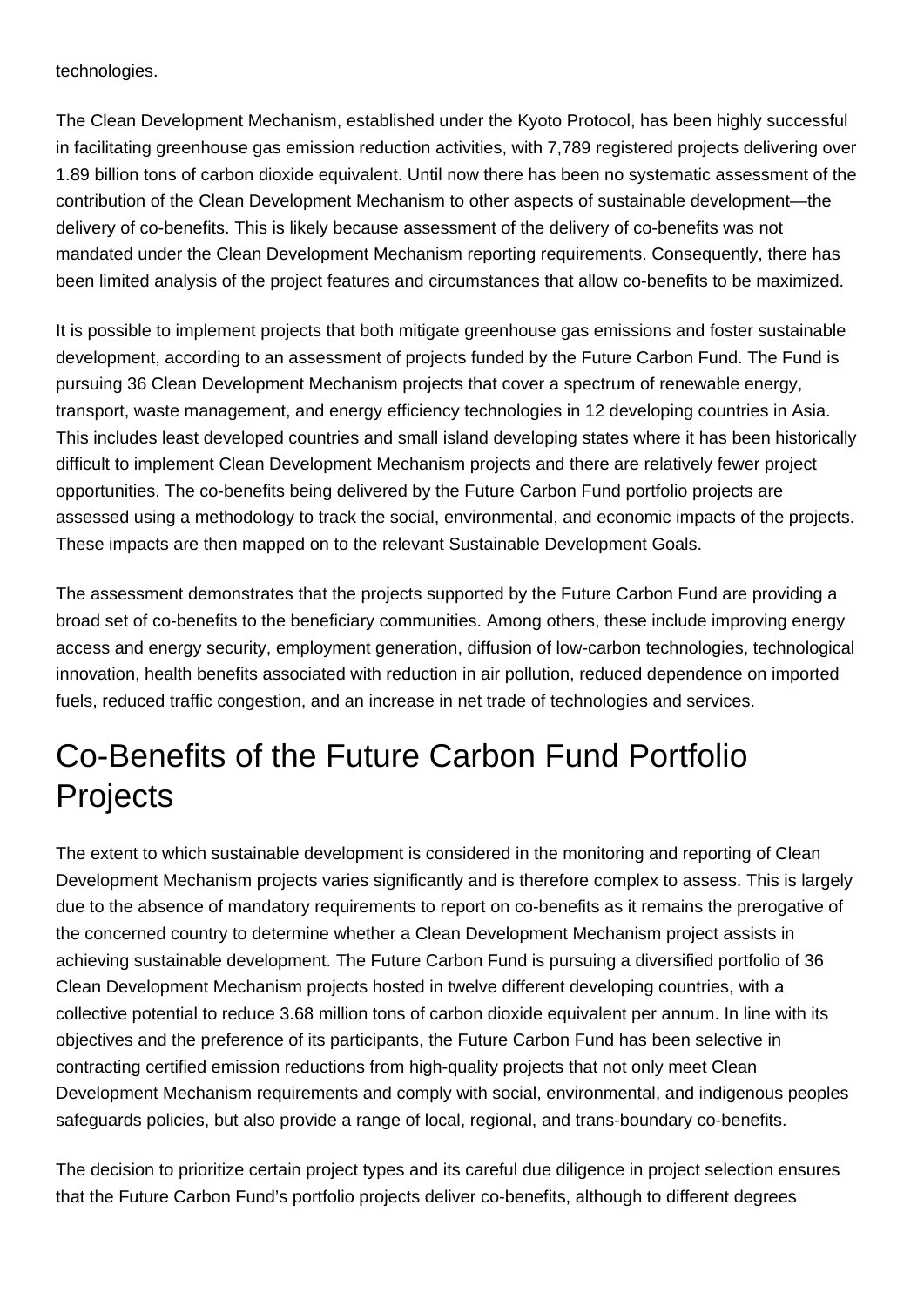depending on local and project circumstances. A co-benefits assessment methodology was developed using the Clean Development Mechanism Sustainable

Development Tool, the Gold Standard Sustainable Development Tool, and the Social Carbon Standard. Based on the indicators used by these tools to define the social, environmental, and economic impacts of projects, a set of indicators suitable for the Future Carbon Fund portfolio projects was developed. Accordingly, 41 indicators were defined, covering 11 co-benefit impact areas. Individual projects were then assessed to determine which of the 41 indicators were relevant. Data was collected based on a literature review followed by field visits including one-on-one interviews with various stakeholders and beneficiaries associated with 33 of the total 36 projects that comprise the Future Carbon Fund project portfolio. The co-benefits being delivered by the Future Carbon Fund portfolio projects were then mapped against the 17 Sustainable Development Goals (SDGs). Both intended and unintended cobenefits were identified, and additional benefits delivered through project entities' corporate social responsibility activities were also captured.

## Key Lessons

**Project design that maximizes co-benefits**. Climate change mitigation and co-benefits can go hand in hand if considered and planned from the early stages of the project. If co-benefits are carefully integrated into a project's blueprint it can ensure their delivery.

**Importance of dialogue with local communities in the decision-making process** . Close collaboration with a range of local stakeholders from the early stages of project development is crucial as they all play a pivotal role in the success of the project and delivery of co-benefits.

**Corporate philosophy of the project entities**. Regular engagement with the local communities through well-considered corporate social responsibility programs helps to create shared value for the business and society.

**Smart domestic policies bring synergy for multiple co-benefits**. Through the implementation of smart policies, governments can create an enabling environment to encourage a shift to a low-carbon approach by incentivizing investments in low-carbon technologies and providing the required stimulus to greenhouse gas mitigation projects for realizing their full potential.

**Incentivize high-quality mitigation projects**. The nature and scope of co-benefits and even the quantum of such benefits varies from project to project depending upon a variety of factors. It is the prerogative of certified emission reduction buyers to assess co-benefits as part of their due diligence and take them into consideration in their transactions.

**Inclusion of co-benefits in the emission reduction purchase agreement**. Certified emission reduction buyers can structure their transactions to provide results-based carbon finance linked to certain development activities and delivery of pre-defined co-benefits. This can motivate stronger inclusion of co-benefits in greenhouse gas emission mitigation projects.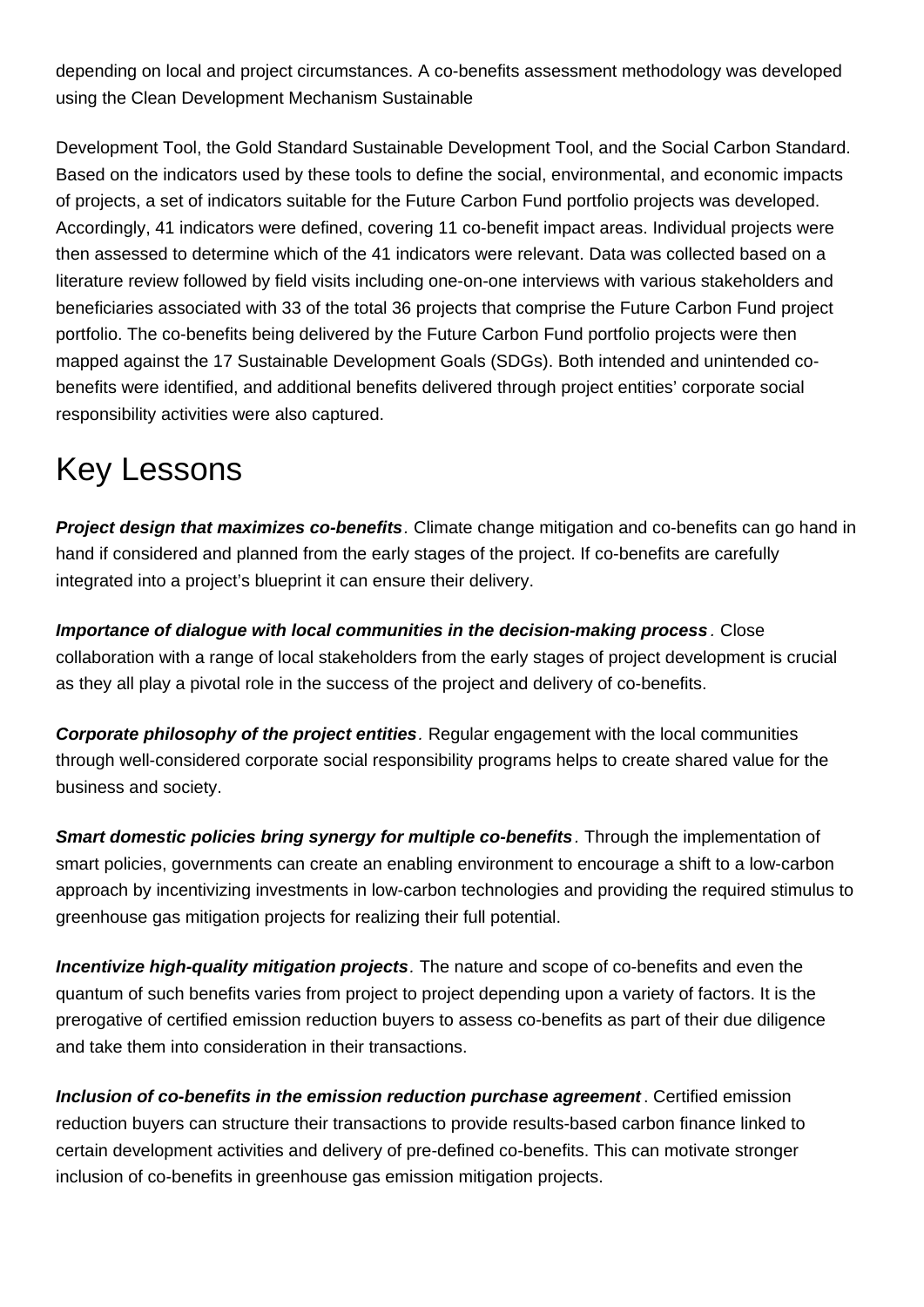**Secured stream of carbon finance**. Long-term fixed price contracts and upfront payments can help project entities during project implementation and operations and therefore contribute to sustained delivery of the co-benefits.

# The Way Forward

The 2030 Agenda for Sustainable Development (Agenda 2030) is an internationally agreed framework for countries to define and accelerate their pursuit of sustainable development. It is therefore reasonable to expect that future work on harmonized sustainable development standards will build on Agenda 2030. Through this assessment, the Future Carbon Fund has demonstrated that it is possible to link cobenefits from greenhouse gas mitigation projects to the Sustainable Development Goals, although it is more difficult for some goals than others, and quantification is often difficult. A universal standard for the monitoring and reporting of co-benefits will be of immense use for the project entities to look beyond the avoidance of greenhouse gas emissions and clearly demonstrate the contribution of their mitigation projects to the broader objective of sustainable development. This would be valuable for unlocking the hidden value of carbon for governments as well as the private sector.

The adoption of the Paris Agreement at the Conference of the Parties 21 raised expectations for the resurgence of carbon markets and has re-ignited interest in market mechanisms. At the same time, there has been a strong wish to build on the wealth of technical knowledge and experiences of the existing Kyoto Protocol mechanisms, such as the Clean Development Mechanism, as well as including elements in new mechanisms that were not part of the Kyoto Protocol mechanisms. Many have urged for an enhanced contribution to sustainable development.

Article 6.4 of the Paris Agreement provides for a new mechanism by which public and private entities can support greenhouse gas emission reductions and sustainable development. The Paris Agreement mentions the intrinsic relationship between sustainable development and climate change actions in the preamble and in Article 2, and in general has a greater emphasis on sustainable development compared to the Kyoto Protocol. However, addressing sustainable development in practice in mitigation activities is yet to be elaborated under Article 6.4 of the Paris Agreement.

The new mechanism under Article 6.4 may require greenhouse gas mitigation projects to demonstrate that they will deliver co-benefits. This could be achieved in part through stronger emphasis and better guidance on local stakeholder consultations. The delivery of the expected co-benefits could be monitored using a simple methodology based on the Sustainable Development Goal targets. Cobenefits may also be included in the scope of validation and verification. This would ensure transparency and could be an important reference for the carbon asset buyers.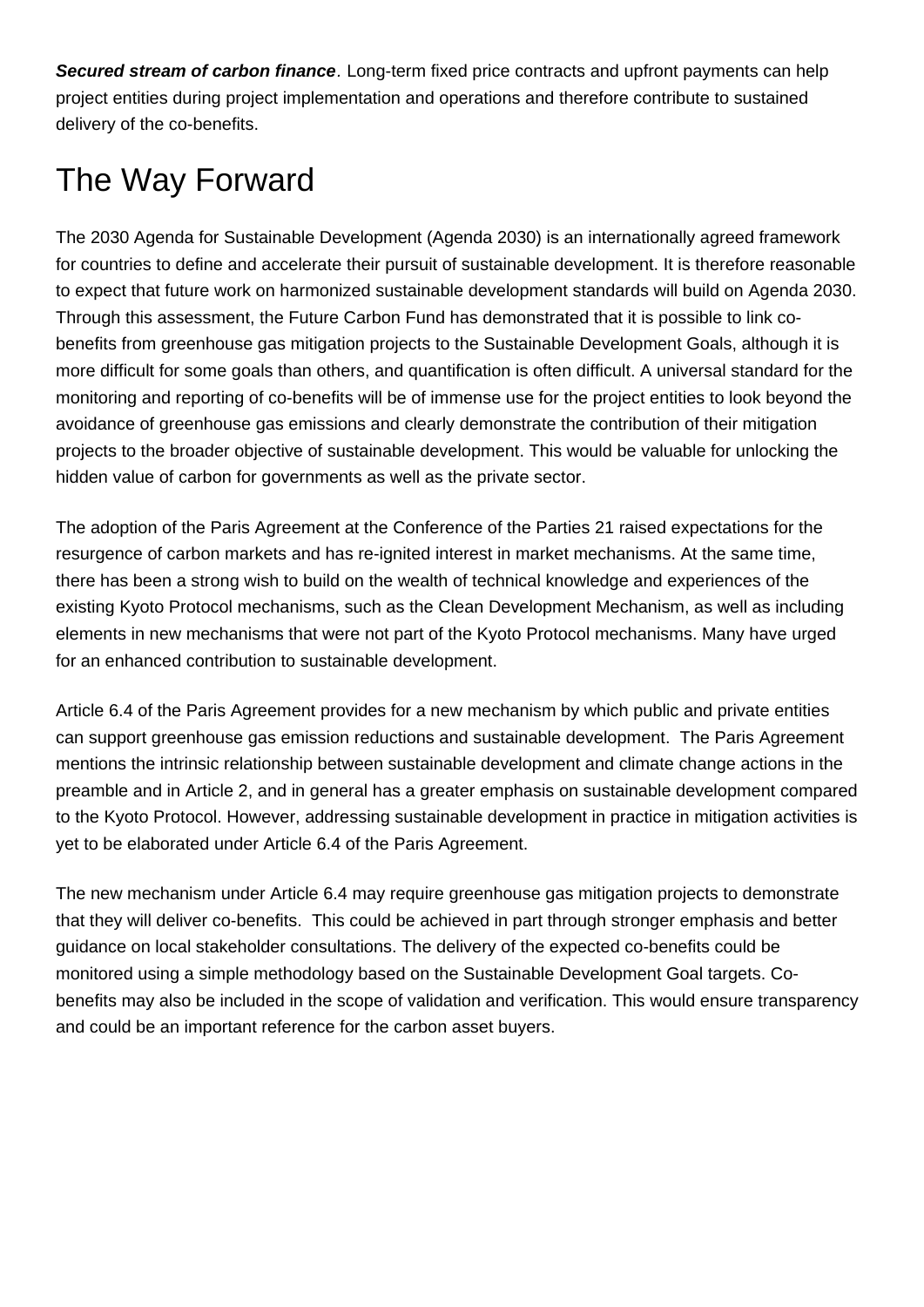An approach using the Agenda 2030 framework that puts stronger emphasis on monitoring and reporting of co-benefits could be considered while discussing "fostering sustainable development" under Article 6.4. One of the key issues is likely to be if it will be a mechanism for mitigation and sustainable development, but where only mitigation impacts will be quantified and verified, or if sustainable development will be integrated in the mechanism itself.

## **Resources**

ADB. 2017. [Future Carbon Fund Delivering Co-Benefits for Sustainable Development](https://www.adb.org/publications/future-carbon-fund-benefits-sustainable-development) . Manila.

#### [Angkor Rice](http://angkorrice.com/).

ADB. 2015. Sustainable Energy for All—Tracking Progress in Asia and the Pacific: A Summary Report. Manila.

B. Garside. 2016. Global CO2 trade volume down 19% in 2015, value up 9%—Point Carbon.

[Carbon Pulse](https://carbon-pulse.com/14102). 11 January.

Enerdata. [Countrywide average electricity consumption per electrified household.](https://wec-indicators.enerdata.net/household-electricity-use.html) More

ADB. [Energy Issues in Asia and the Pacific](https://www.adb.org/sectors/energy/issues).

Esri's ArcGIS. [Countrywide average household size.](http://www.arcgis.com/home/index.html) 2016 Data.

[Global Reporting Initiative.](https://www.globalreporting.org/Pages/default.aspx)

[Gold Standard Sustainable Development Tool.](https://www.goldstandard.org/)

Government of Bhutan, Department of Energy, Ministry of Economic Affairs. 2009. Overview of Energy Policy of Bhutan. Thimphu.

Government of Bhutan. 2008. Environmental Monitoring Report. Power Development Project.

Government of Nepal. 2014. Case Study Report as presented by Centre for Rural Technology, Nepal.

Government of Thailand, Royal Thai Embassy, Washington, DC. [Thailand raises renewable energy](http://thaiembdc.org/2017/07/03/thailand-raises-renewable-energytarget/)  [target.](http://thaiembdc.org/2017/07/03/thailand-raises-renewable-energytarget/)

International Organization for Standardization. 2010. ISO 26000:2010—[Guidance on social responsibility](https://www.iso.org/standard/42546.html)

K. Murphy et al. 2015. Technology transfer in the CDM: an updated analysis. Climate Policy.15(1). pp. 127–145.